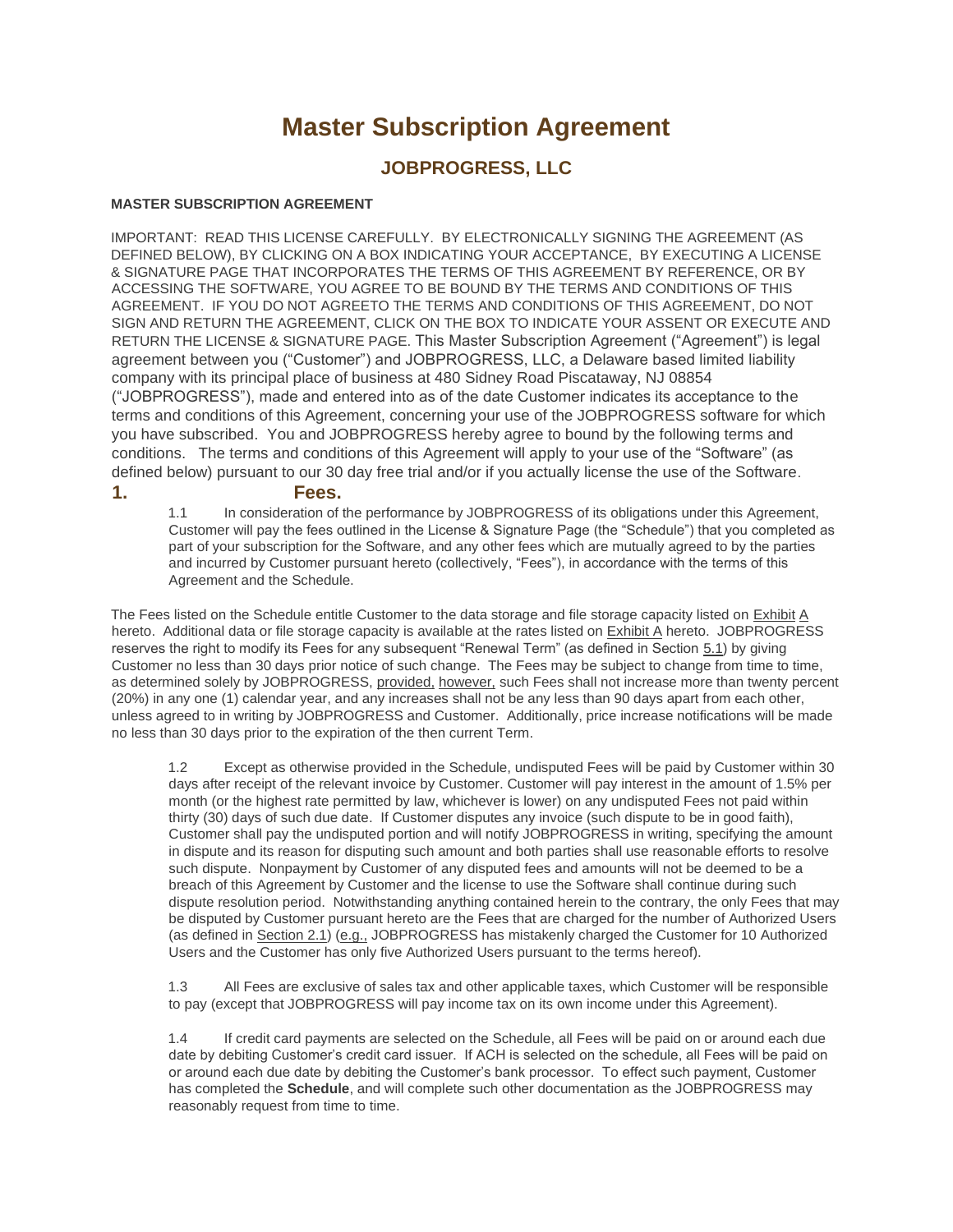## **2. Software License.**

2.1 **License Grant**. Subject to the terms and conditions contained in this Agreement, JOBPROGRESS grants to Customer a non-exclusive, non-transferable, non-sublicensable license for the term of this Agreement, and only for purposes of operating its business and for its own business management, to access and use, through the maximum number of employees or agents listed on the **Schedule**(collectively, the "Authorized Users") (a) the Software made available by JOBPROGRESS via the Internet, together with any modifications, enhancements, or corrections thereto that JOBPROGRESS may make generally available to its customers from time to time (collectively, the "Software"); and (b) any user manuals and online help information for the Software, that JOBPROGRESS may create and make generally available to its customers from time to time, whether in print, or in digital form over the Internet

("Documentation"). Notwithstanding anything contained herein to the contrary, Customer may download, copy, view and print content created using the Software for Customer's internal use only; provided, that all trademark, service mark, logos or other intellectual property notices are not removed or altered in any way.

2.2 **License Exclusions.** Except as expressly authorized by this Agreement, Customer will not itself, nor through any parent, subsidiary, affiliate, or third party: (a) Copy, modify or create derivative works based upon the Software or Documentation; (b) Decompile, disassemble, or reverse engineer the Software in whole or in part; (c) Defeat, disable or circumvent any protection mechanism related to the Software or the Documentation; (d) Sell, license, sublicense, lease, rent, or distribute to any third party, or disclose, permit access to, or transfer to any third party, any portion of the Software or the Documentation; (e) Use the Software or the Documentation to operate a service bureau or to perform service department management services for any third party; or (f) Export, access or use the Software in violation of any U.S. Department of Commerce export administration regulations or other applicable laws or regulations.

2.3 **Ownership** (a) Except for the rights expressly granted in this Agreement, this Agreement does not transfer to Customer any right, title, or interest (including any copyright, patent, trademark, trade secret or other intellectual property or proprietary right) in or to the Software or the Documentation. Customer acknowledges that

JOBPROGRESS retains sole and exclusive title to all portions of the Software, the Documentation and any copies thereof, and hereby assigns to JOBPROGRESS all right, title, and interest in and to any modifications made to the Software or the Documentation by or on behalf of Customer, whether or not such modifications are permitted under this Agreement. (b) Upon learning of any unauthorized possession or use of or access to the Software or the Documentation, Customer will promptly notify JOBPROGRESS and, will promptly furnish details of such occurrence, and in any event in each instance, within 10 days of learning of such unauthorized possession, use or access. Customer shall implement measures reasonably requested by JOBPROGRESS to prevent any such unauthorized access to the Software or the Documentation and shall provide assistance (at JOBPROGRESS's sole cost and expense) as reasonably requested by JOBPROGRESS to protect JOBPROGRESS's rights against any third parties relating to such unauthorized use. (c) Customer will retain all right, title and ownership interest in and to all data, content and materials entered and updated using the Software and that is stored in the Software ("Customer Data"). (d) The terms of this Section 2.3 will survive termination of this Agreement.

2.4 Customer will permit only its Authorized Users in a total number not to exceed the numbers set out in the **Schedule** to have access to the Software or the Documentation. Customer will take reasonable steps to protect against use of the Software and Documentation other than as authorized by this Agreement. The number of Authorized Users may be decreased by Customer only at the beginning of a new Renewal Term and only if Customer has provided JOBPROGRESS with no less than 45 days prior written notice of such decrease. Any decrease in the number of Authorized Users in compliance with this Section 2.4, will result in an appropriate decrease in the Fees. Customer is responsible for insuring that each Authorized User complies with the terms of this Agreement.

2.5 Each Authorized User will be able to access the Software and the Documentation solely through a user identification and a password (together, a "Password") that will be issued to the Customer by JOBPROGRESS.

CUSTOMER IS RESPONSIBLE FOR KEEPING ALL AUTHORIZED USER PASSWORDS STRICTLY CONFIDENTIAL AND TAKING OTHER REASONABLE PRECAUTIONS TO PREVENT THEIR UNAUTHORIZED USE. Customer will notify JOBPROGRESS promptly of any unauthorized use of a Password of which it becomes aware. Until Customer notifies JOBPROGRESS in writing that a Password is being used improperly, JOBPROGRESS will presume that all use of the Software using a Password is authorized by Customer, and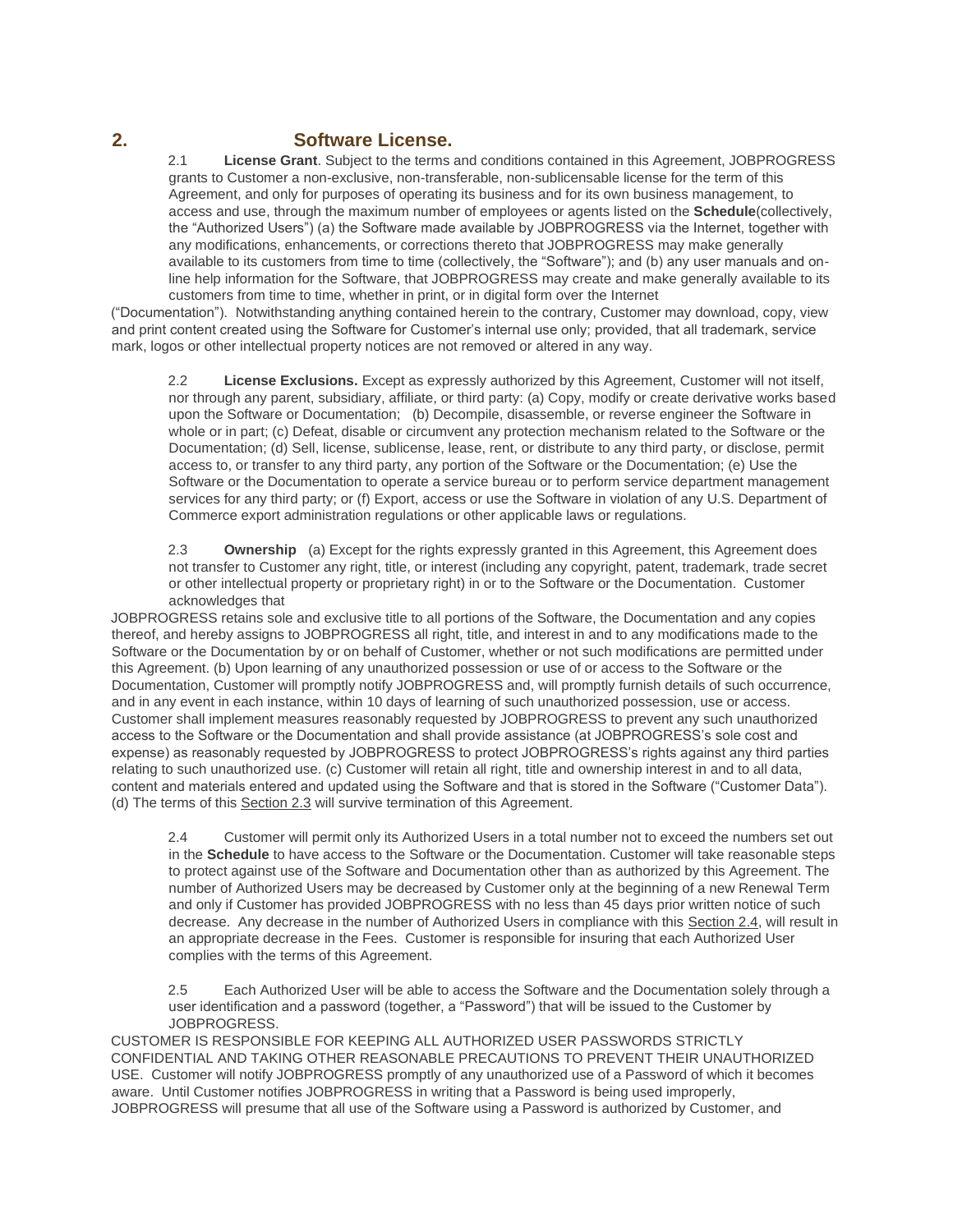Customer will remain liable for any damages or losses that are caused by access to the Software using such Password. **Customer will be charged a monthly access fee for any unauthorized user who gains access to the Software without approval from JOBPROGRESS.**

2.6 To access the Software and the Documentation via the Internet, Customer must have available to it the Internet browser and software applications listed on Exhibit B.

2.7 **Mobile Licenses** Subject to the terms and conditions contained in this agreement, JOBPROGRESS grants to Customer mobile license(s) meant only to be used on the JOBPROGRESS mobile application. Customer acknowledges that mobile licenses have limited functionality compared to platform licenses and that the mobile applications are to be used on tablet and smart phones in order to extend platform functionality in the field.

#### **3. Subscription.**

3.1 During the term of this Agreement and provided that Customer has paid all applicable fees, JOBPROGRESS will use commercially reasonable efforts to provide access to the Software via the Internet. Subject to the terms of **Exhibit C**, the Software and Customer Data shall be available and shall perform in accordance with the

Documentation 99.00% of the time during each calendar month ("Uptime Availability") and if JOBPROGRESS fails to meet this Uptime Availability, JOBPROGRESS shall provide to Customer the credits as set forth in **Exhibit C**.

3.2 JOBPROGRESS reserves the right to perform maintenance from time to time in connection with the Software and its website; JOBPROGRESS will provide written notice to Customer prior to such maintenance if any downtime is expected to result. Downtime in connection with maintenance and/or upgrades do not count against Uptime Availability and credits will not be issued in connection with downtime resulting from either scenario.

## **4.Support.**

4.1 **Support Desk.** Customer can telephone JOBPROGRESS's hotline, which is available during JOBPROGRESS's standard business hours, Monday to Friday from 8:30 a.m. to 5:00 p.m. EST (excluding national holidays or other days banks are closed in New Jersey) ("Business Hours") to notify the JOBPROGRESS that the Software fails to perform in accordance with the Documentation. During those days, and between the hours of 5:00 p.m. to 8:00 p.m.

EST Customers in the Central, Mountain and Pacific time zones may leave a message for the support staff. JOBPROGRESS's support staff will use commercially reasonable efforts to resolve an identified problem promptly meeting the service levels set forth in **Exhibit C**; provided, Customer provides JOBPROGRESS with sufficient information that is available to Customer, to reproduce the defect in question. If JOBPROGRESS is unable, after repeated efforts to remedy any Severity 1 or Severity 2 service level issues, JOBPROGRESS may terminate this Agreement by giving Customer written notice to such effect and refunding to Customer a pro rata portion of the prepaid monthly fee paid by Customer based on the amount of such month that the Software is not available; provided, however, if the Software is the subject of a "Severity 1" or "Severity 2" service level issue (as defined on Exhibit C hereto), then if such defect is not remedied within five days of JOBPROGRESS learning of such defect, the Customer shall have the right to terminate this Agreement by giving JOBPROGRESS written notice to such effect and JOBPROGRESS will refund to Customer a pro rata portion of the prepaid monthly fee paid by Customer based on the amount of such month that the Software is not available.

- 4.2 **Training.** JOBPROGRESS shall provide to one person designated by Customer (the "Administrator") on line training on the use of the Software and the Documentation via webinar or online video sessions at such times and in such manner as the parties mutually agree. Such on line training will be provided to the Administrator free of charge. Any additional training (e.g., via telephone or in person) will be provided at such time and in such manner as the parties mutually agree and at JOBPROGRESS's then applicable hourly rates.
- 4.3 **Off-hours Support.** Requests for support outside of Business Hours will be provided subject to availability and the JOBPROGRESS's then applicable hourly rates.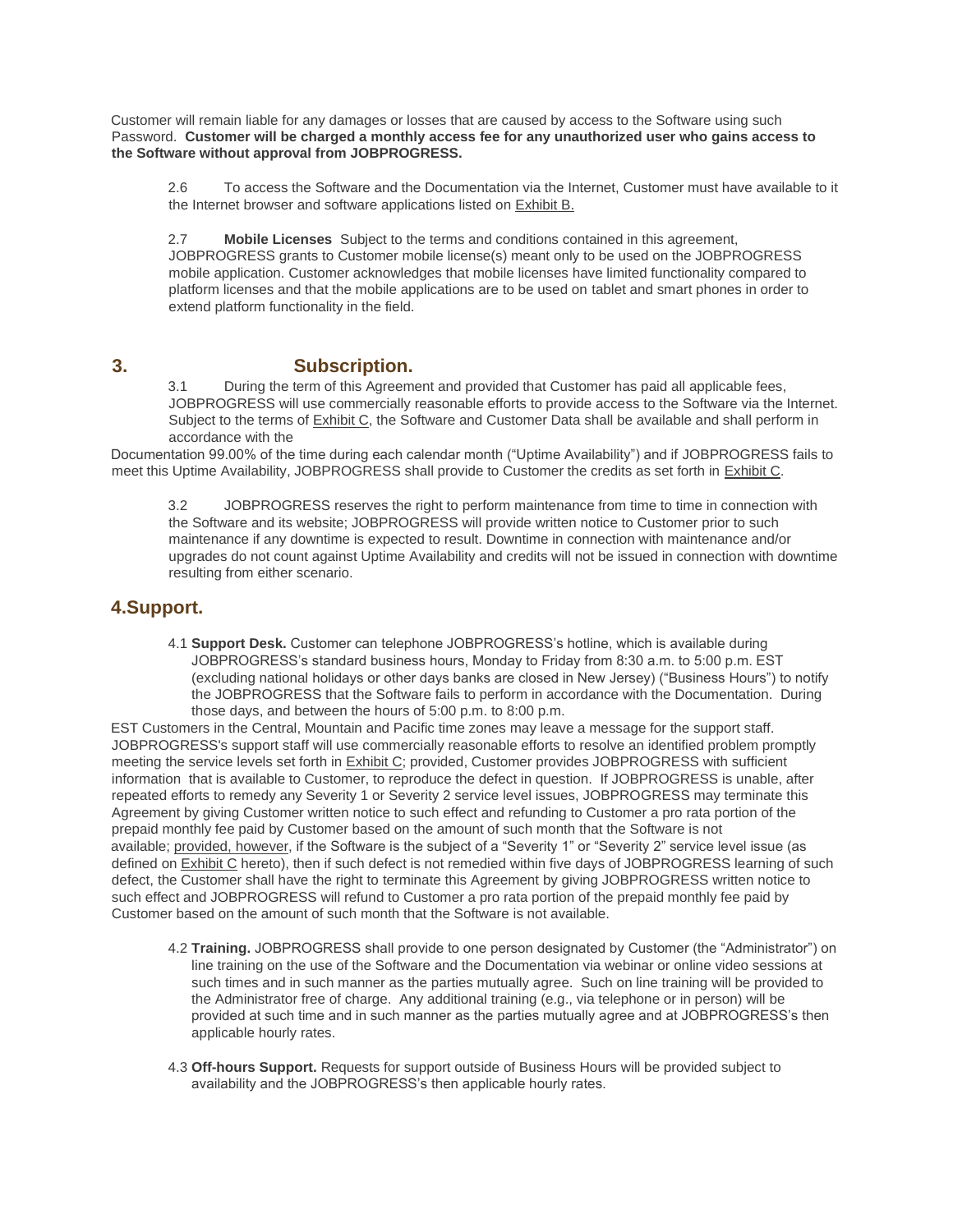4.4 **Customization.** JOBPROGRESS is not obligated to customize or modify the Software for Customer. If JOBPROGRESS does agree to customize or modify the Software for JOBPROGRESS, such work will be done on terms and conditions as mutually agreed to by the parties.

## **5. General Terms and Conditions.**

#### 5.1 **Term and Termination.**

(a) Subject to the terms of Sections 4.1, 5.1(b), 5.1(c), 5.1(f), 5.2(b), 5.2(q) and 5.4(j), the term of this Agreement shall be as set forth in this Section 5.1. The initial term of this Agreement will be for one (1) year (the "Initial Term"). After the Initial Term, this Agreement will automatically renew for successive one year terms (each, a "Renewal Term" and together with the Initial Term, the "Term") unless and until either party gives the other party at least 30 days prior written notice of its intent to terminate the Agreement at the end of the then current Term. JOBPROGRESS shall provide 3 written notices to Customer reminding the Customers of the expiration date of the Agreement and the requirement on part of Customer to provide to JOBPROGRESS at least 30 days notice in the event Customer wishes to terminate the Agreement. Such notices shall be provided by JOBPROGRESS at no less than the following time frames: 90 days, 60 days and 30 days prior to the expiration of the Initial Term or any Renewal Term.

(b) Notwithstanding anything contained in Section 5.1(a) to the contrary, JOBPROGRESS may terminate this Agreement immediately upon written notice if (i) Customer breaches any obligation under this Agreement (other than as provided in subsections (iii) and (iv) below), and fails to remedy such breach within 30 days of receiving written notice of such breach from JOBPROGRESS; provided, however, if the same breach occurs more than once in any 12 month consecutive period, the cure period for each such additional breach will be only five days, (ii) Customer ceases operation as a going concern, is the subject of any voluntary or involuntary filing in any bankruptcy or insolvency proceeding, makes an assignment for the benefit of creditors, is subject to the appointment of a receiver, and in each case only if Customer defaults in making any undisputed payments, or admits in writing its inability to pay the Fees, (iii) Customer breaches any of the terms of the SFDC Service Agreement, or (iv) Customer breaches any of its obligations under Sections 2.2(b), 2.2(c), 2.2(f) or 5.3.

(c) Upon nonpayment due to credit card or ACH access denial or non-payment, the customer will be notified electronically and given 10 days from the date of receipt of such written notice to rectify the problem and make full payment of all undisputed amounts. In the event, Customer fails to make payment of all undisputed amounts within such 10 day period the Customer's license and all access to the Software will be suspended. If full payment of all undisputed amounts is not received within 30 days from the date Customer receives such written notice, JOBPROGRESS may terminate this Agreement pursuant to Section 5.1. For avoidance of doubt, if such nonpayment occurs more than once in any 12 month consecutive period, the Customer will have only five days to make full payment of all undisputed amounts for each such additional occurrence and if such payment is not made in full within such five day period, JOBPROGRESS may terminate this Agreement pursuant to Section 5.1.

(d) If this Agreement is terminated by JOBPROGRESS pursuant to Section 5.1(b), Customer will remain liable for the immediate payment in full of all Fees which would have become due during the remainder of the then current Term.

(e) Within 30 days following the termination of this Agreement for any reason, (i) Customer will return all copies of the Documentation or certify in writing that they have been destroyed, and any outstanding undisputed Fees will immediately become due and payable upon termination.

(f) Subject to the terms of Sections 4.1,  $5.1(a)$ ,  $5.2(a)$ , and  $5.4(i)$  and as set forth in the last sentence of this section 6.1(f), Customer shall have the right to immediately terminate this Agreement in the event JOBPROGRESS breaches any obligation under this Agreement and fails to remedy such breach within 30 days after receiving notice of such breach from Customer. Customer shall have the right to terminate this Agreement immediately in the event of breach of Section 5.3 by JOBPROGRESS.

(g) Customer is responsible for exporting all Customer Data from the Software prior to termination of this Agreement. Upon expiration or termination of this Agreement, JOBPROGRESS shall provide written notice to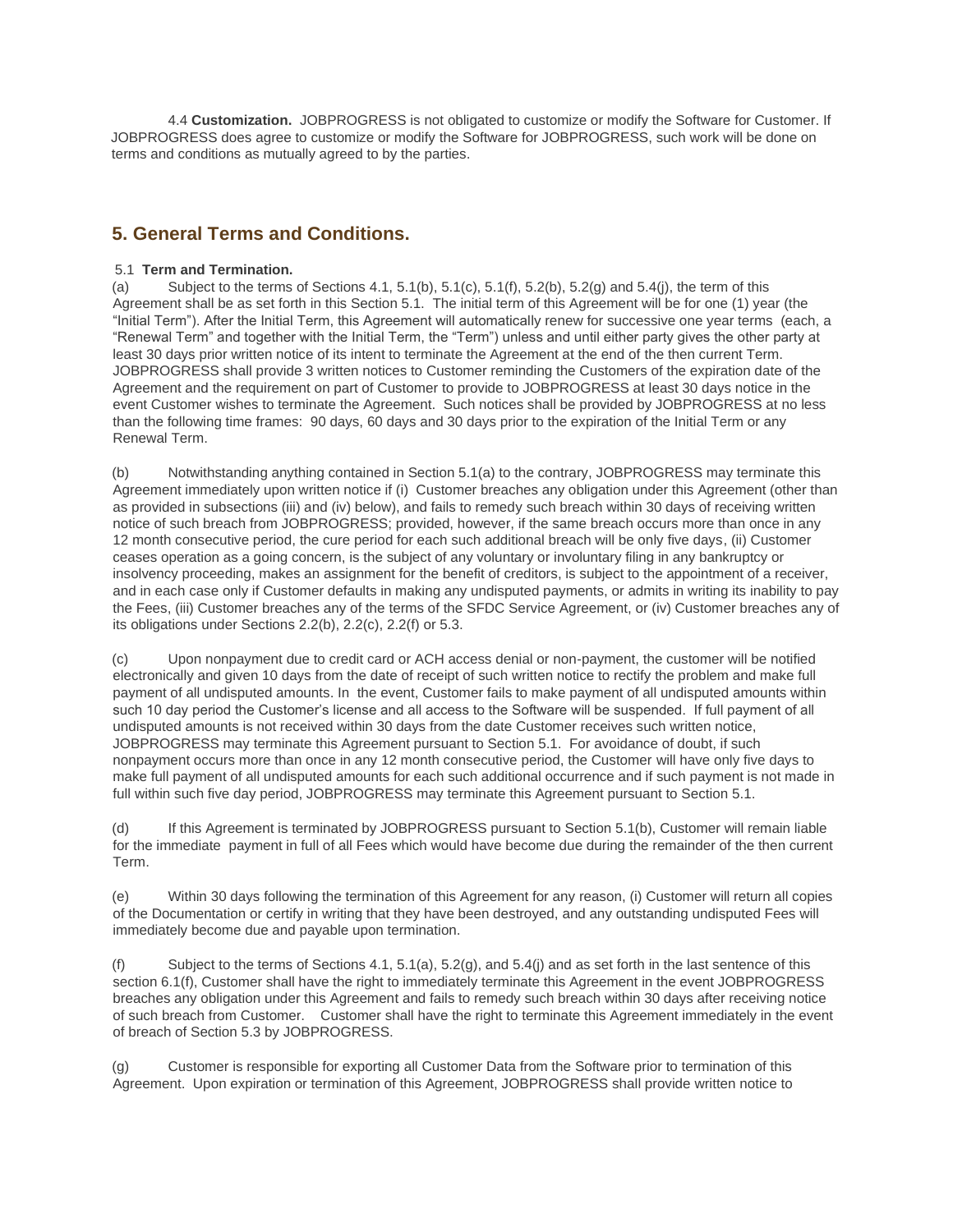Customer providing instructions on retrieval and export of Customer Data and will provide to Customer 10 days to export its Customer Data after receipt of such letter.

#### 5.2 **Warranty and Disclaimer of Warranty.**

- (a) During the term of this Agreement, the Software will function substantially in accordance with the Documentation. The Customer's sole remedy for any failure to conform to this warranty will be as provided in Section 5 above.
- (b) JOBPROGRESS warrants that (i) unless specifically set forth on Exhibit B, the use and access of the Software in accordance with the Documentation shall not require Customer to purchase any additional third party products or any software licenses, and (ii) it has the right to enter into this Agreement and grant Customer the licenses to the Software as set forth in this Agreement (including any third party software included, embedded or provided with the Software), and (iii) it shall use industry standard firewall and security protection from any network attack and other malicious harmful or disabling data, work, virus, code or program.
- (c) The services to be provided by JOBPROGRESS under this Agreement (the "Services") will be performed in a workmanlike and professional manner and consistent with the industry standards. The Customer's sole remedy for any failure to conform to this warranty is re-performance of the non-conforming Services.

(d) EXCEPT AS OTHERWISE PROVIDED IN THIS AGREEMENT, THE SOFTWARE, DOCUMENTATION AND SERVICES ARE PROVIDED "AS IS" AND "AS AVAILABLE" AND JOBPROGRESS MAKES NO WARRANTY OF ANY KIND CONCERNING THE SOFTWARE, DOCUMENTATION, OR SERVICES, EXPRESS OR IMPLIED, INCLUDING WARRANTIES OF MERCHANTABILITY, FITNESS FOR A PARTICULAR PURPOSE, OR NONINFRINGEMENT OF THIRD PARTY RIGHTS AND JOBPROGRESS DOES NOT WARRANT THAT THE USE OF SOFTWARE WILL BE UNINTERRUPTED OR ERROR-FREE OR THAT ALL ERRORS WILL BE CORRECTED. No

affirmation of JOBPROGRESS, by words or action, other than as set forth in this Section 5.2, will constitute a warranty.

(e) LIMITATION OF LIABILITY AND EXCLUSIVE REMEDY. EXCEPT FOR (I) FRAUD, GROSS NEGLIGENCE, WILLFUL MISCONDUCT (II) BREACH OF OBLIGATIONS SET FORTH IN SECTIONS 2.2, AND/OR 5.3, (III) OR FOR ANY OBLIGATIONS OF JOBPROGRESS UNDER SECTION 5.2(g), (IV) ISSUANCE OF CREDITS AS SET FORTH IN EXHIBIT C IN NO EVENT SHALL EITHER PARTY'S LIABILITY FOR ANY AND ALL CLAIMS RELATED TO THIS AGREEMENT (WHETHER UNDER THE THEORIES OF BREACH OF CONTRACT OR WARRANTY, NEGLIGENCE, STRICT LIABILITY OR OTHERWISE) EXCEED THE FEES PAID UNDER THIS AGREEMENT IN THE TWELVE MONTH PERIOD IMMEDIATELY PRECEDING THE CLAIM. THE PROVISIONS OF THIS AGREEMENT CONTAIN THE ENTIRE LIABILITY OF EACH PARTY, AND THE SOLE AND EXCLUSIVE REMEDY FOR THE OTHER PARTY, FOR ANY AND ALL CLAIMS ARISING OUT OF OR RELATING TO THE SOFTWARE OR THIS AGREEMENT.

(f) DISCLAIMER OF CONSEQUENTIAL DAMAGES. IN NO EVENT WILL EITHER PARTY BE LIABLE TO THE OTHER FOR INCIDENTAL, INDIRECT, SPECIAL OR CONSEQUENTIAL DAMAGES ARISING OUT OF OR IN CONNECTION WITH THIS AGREEMENT, INCLUDING WITHOUT LIMITATION, LOSS OF USE, INCOME OR PROFIT, OR LOSS OF OR DAMAGE TO ANY PROPERTY OR DATA (INCLUDING PROPERTY OR DATA HANDLED OR PROCESSED THROUGH THE USE OF THE SOFTWARE OR SUPPORT SOFTWARE) OR ANY PUNITIVE DAMAGES.

(g) JOBPROGRESS shall indemnify, defend and hold harmless Customer, its officers, directors, employees, customers and agents from any and all claims, damages, expenses and costs (including attorney's fees and court costs) arising from any claim that the Software and/or Documentation infringes any patent, copyright, trademark, trade secret, or other intellectual property or proprietary right of any third party ("Claim"); provided, that Customer promptly notifies JOBPROGRESS of the Claim, allows JOBPROGRESS to control the defense of such Claim, does not agree to any settlement of such Claim without JOBPROGRESS's prior written consent and provides, at JOBPROGRESS's expense, such information and assistance as JOBPROGRESS reasonably requests in connection with the defense of such Claim. This indemnity shall not apply to any Claim of infringement resulting from use or combination of the Software with software, hardware or other materials not approved by JOBPROGRESS; provided that such Claim would not have arisen but for the combination of the Software with such un-approved software, hardware or materials. If the Software or Documentation becomes, or in JOBPROGRESS's opinion are likely to become, the subject of a claim of infringement of a patent, trade secret or copyright, JOBPROGRESS may, in its sole discretion and at its sole cost and expense, (i) secure the right for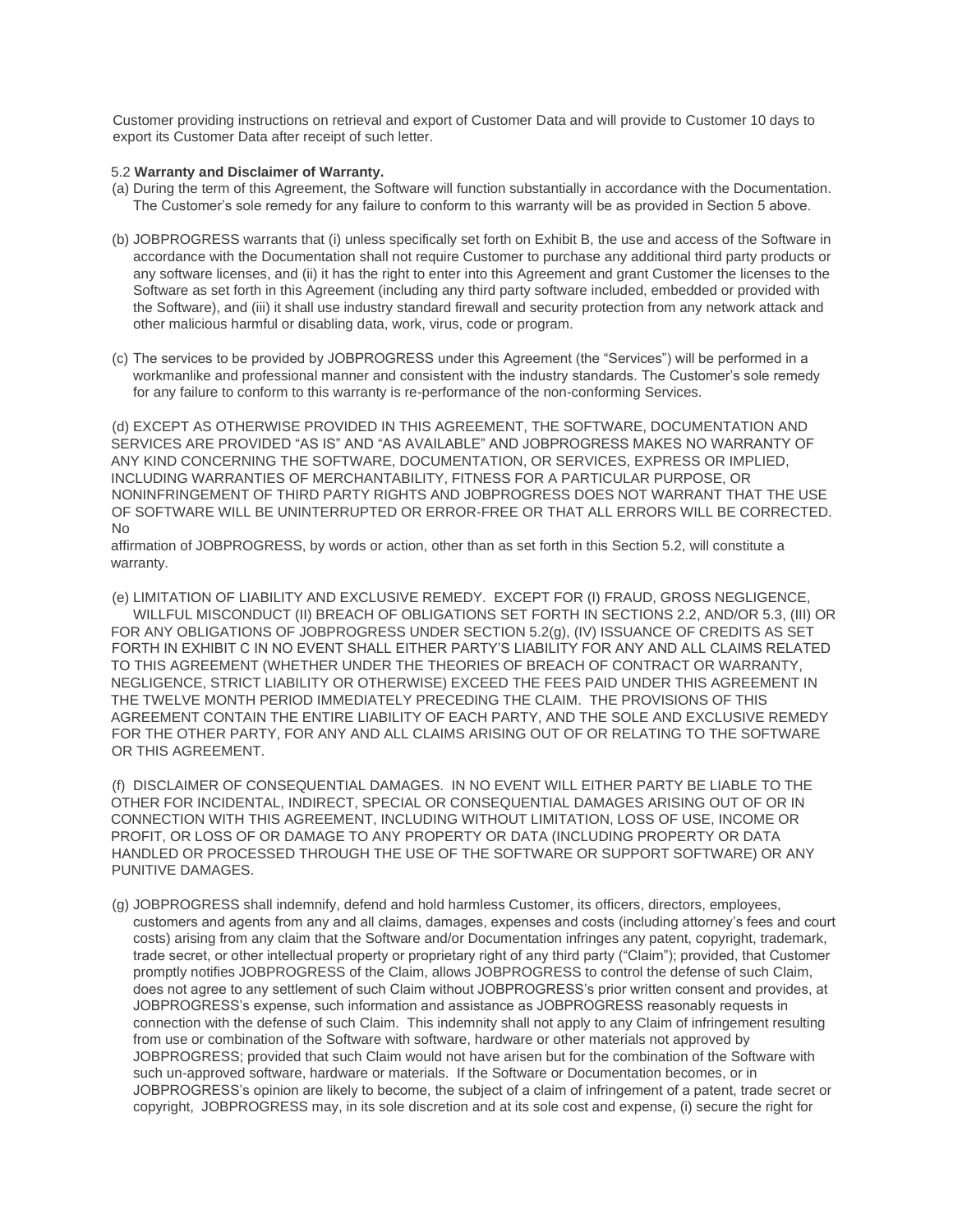Customer to continue to use the Software and the Documentation, (ii) replace or modify the Software or Documentation to make it non-infringing such that it continues to perform substantially in accordance with the Documentation or (iii) terminate this Agreement by giving Customer written notice to such effect and refunding to Customer a pro rata portion of the prepaid monthly fee paid by Customer based on the amount of such month that the Software is not available. Customer shall have the right to participate in the defense of any such Claim at its own expense. JOBPROGRESS shall not, without first obtaining Customer's prior written consent, settle any claim in any manner where Customer would be required to admit any liability. In the event the options listed in subsections (i) or (ii) are not implemented and Customer's use of the Software and/or Documentation is materially affected by the Claim or Customer's continued use of the Software would reasonably result in continued liability for Customer. Customer shall have the right to immediately terminate this Agreement by providing written notice to JOBPROGRESS.

(h) THE REMEDIES SET FORTH IN SECTIONS 5.2 (g) STATE THE ENTIRE LIABILITY OF JOBPROGRESS WITH RESPECT TO INFRINGEMENT OF PATENTS, COPYRIGHTS, TRADEMARKS, TRADE SECRETS, OR OTHER INTELLECTUAL PROPERTY OR PROPRIETARY RIGHTS OF ANY THIRD PARTY BY THE SOFTWARE, THE DOCUMENTATION OR ANY PART THEREOF AND JOBPROGRESS WILL NOT HAVE ANY ADDITIONAL LIABILITY WITH RESPECT TO ANY ALLEGED OR PROVEN INFRINGEMENT.

(i) **Non-GA Services.** From time to time JOBPROGRESS may provide product features or services that are not generally available to all of JOBPROGRESS customers ("**Non-GA Services**"). Customer may choose not to use any Non-GA Services in Customer's sole discretion. Any Non-GA Services will be clearly designated as beta, pilot, limited release, developer preview, non-production or by a description of similar import. Non-GA Services are provided for

evaluation purposes and not for production use, are not supported, may contain bugs or errors, and may be subject to additional terms. NON-GA SERVICES ARE NOT CONSIDERED "SERVICES" HEREUNDER AND ARE PROVIDED "AS IS" WITH NO EXPRESS OR IMPLIED WARRANTY. We may discontinue Non-GA Services at any time in JOBPROGRESS's sole discretion and may never make them generally available.

(j) RELEASE OF LIABILITY. REGARDLESS OF THE APPROVAL BY JOBPROGESS LEGAL COUNSEL ANY FORMS OR DOCUMENTATION ASSOCIATED WITH JOBPROGRESS AND FEDERAL TOXIC SUBSTANES CONTROL ACT AND STATE LAWS, JOBPROGRESS MAKE NO GUARANTEE OR WARRANTY OF LEGAL COMPLIANCE. FURTHERMORE ANY FORMS OR DOCUMENTS PROVIDED FOR OR USED IN ACCORDANCE WITH JOBPROGRESS FEATURES ARE INTENDED TO BE OPERATIONAL IN NATURE AND ARE NOT DESIGNED TO BE LEGAL DOCUMENTS. JOBPROGRESS DOES NOT PROVIDE LEGAL ADVICE AND PRIOR TO UTILIZING ANY FORM OR DOCUMENTATION OFFERED BY JOBPROGRESS, WE RECOMMEND THAT THE CUSTOMER CONSULT WITH EXPERIENCED INDUSTRY LEGAL COUNSEL.

5.3 **Confidential Information.** Each party agrees that the "Confidential Information" (as defined below) of the other party will be held in confidence to the same extent and the same manner as each party protects its own Confidential Information but each party agrees that in no event will less than reasonable care be used. Each party further agrees not to use any of the Confidential Information for its own benefit (except as specifically provided herein) or the benefit of any third party. Each party will use all reasonable steps to ensure that the other party's Confidential Information received under this Agreement is not disclosed in violation of this paragraph. "Confidential Information" means: the terms of this Agreement, except as otherwise specifically provided in this Agreement; each party's trade secrets, including but not limited to, financial information, processes, formulas, specifications, programs, instructions, source code, technical know-how, methods and procedures for operations, benchmark test results, information about employees, customers, marketing strategies, services, business or technical plans and proposals, in any form; and any other information relating to either party that is not generally known to the public at large. With respect to JOBPROGRESS, the Software and Documentation, all information, drawings, specifications, documentation, software listings or code which JOBPROGRESS may have imparted and may from time to time impart to the Customer relating to the Software or Documentation, constitute Confidential Information. With respect to the Customer, the Customer Data constitutes Confidential Information of Customer and Customer shall be responsible for insuring that all Authorized Users comply with the obligations of this Section 5.3 as if they were a party hereto.

(a) Confidential Information shall not include information that: (i) is or becomes generally known or available to the public at large through no act or omission of the recipient; (ii) can be demonstrated to have been available lawfully to either party prior to the disclosure or had thereafter been furnished to either party without restrictions to disclosure or use; (iii) can be demonstrated to be independently developed by the recipient of Confidential Information without use of such Confidential Information and such independent development is proven on the basis of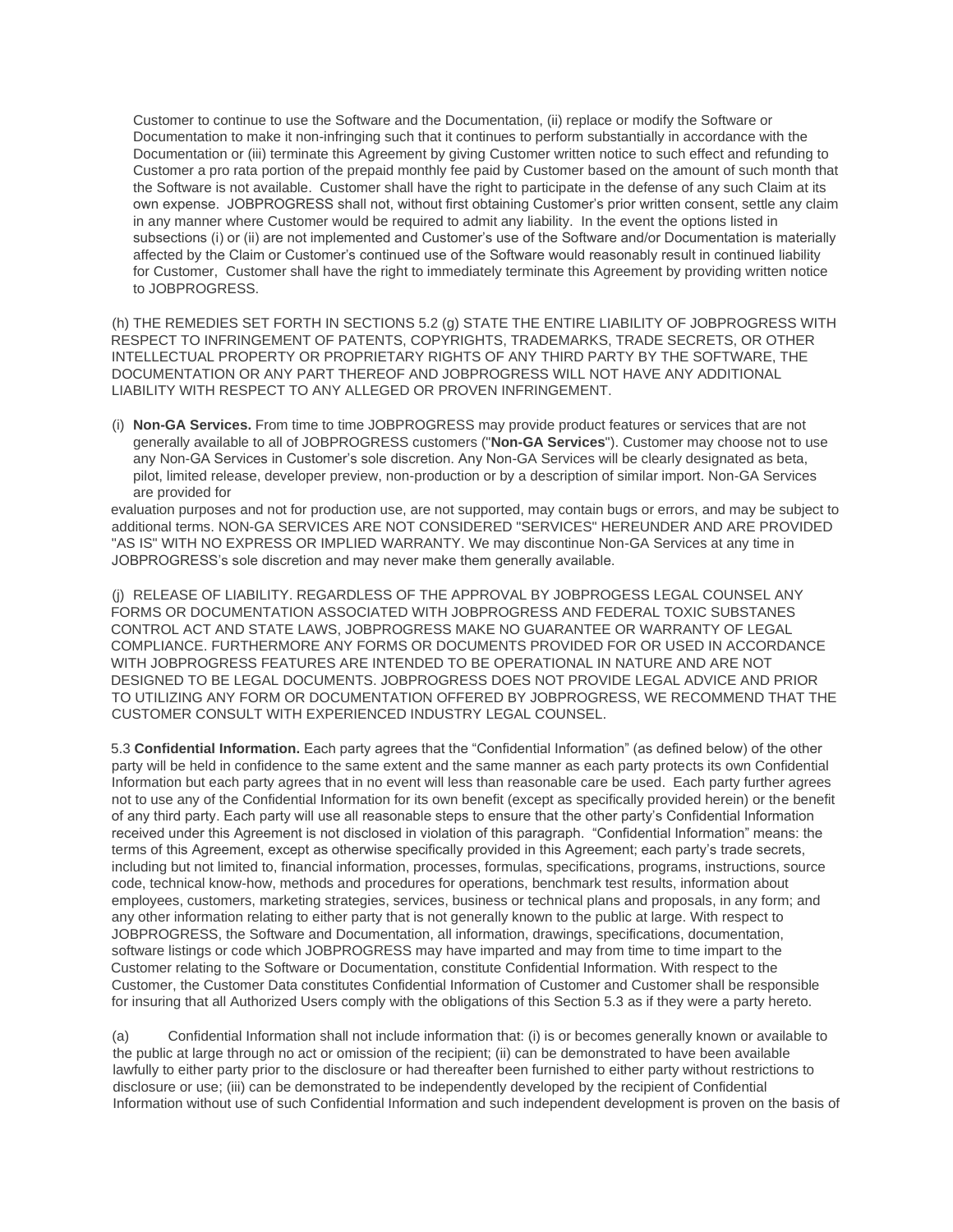either party's records related to such development; or (iv) is required to be disclosed by a court order or other governmental action.

(b) Each party agrees that disclosure of any Confidential Information of the other party will give rise to irreparable injury to the other party, or to the owner of such information, and that such injury is not adequately compensable in damages. Accordingly, such other party may seek and obtain injunctive relief against the breach or threatened breach of this section, in addition to any other legal remedies which may be available.

#### 5.4 **Miscellaneous Terms.**

(a) **Other agreements.** This Agreement, the Schedule and the Exhibits hereto contain the complete agreement between the parties and supersede all other agreements between the parties relating to the subject matter of this Agreement.

(b) **Modification.** Except as provided in Section 1.1, no modification, waiver or amendment of this Agreement will be valid unless in writing and signed by both parties.

(c) **Waiver.** The waiver by either party of any default or breach of this Agreement in one instance will not constitute a waiver of any other default or breach or of the same default or breach in another instance.

(d) **Injunctive Relief.** Customer acknowledges and agrees that any violation of the rights of JOBPROGRESS under Sections 3, 5.3 or 5.4(h) of this Agreement will cause immediate and irreparable harm to JOBPROGRESS for which money damages cannot adequately compensate JOBPROGRESS. Accordingly, notwithstanding any other provision of this Agreement, Customer agrees that in the event of any such occurrence, or threat of same, JOBPROGRESS will be entitled to obtain immediate injunctive relief from any court or tribunal of competent jurisdiction, without the requirement of posting bond.

(e) **Governing law.** This Agreement will be governed and construed pursuant to the laws of the State of Delaware, without regard to its conflict of laws provisions.

(f) **Jurisdiction.** Each of the parties to this Agreement irrevocably submits to the jurisdiction of any state or federal court sitting in Delaware and further agrees that any action or proceeding arising out of or relating to this Agreement will be heard and determined in such court, except that actions for injunctive relief may be brought as provided in Section 5.4(d). Each of the parties to this Agreement irrevocably waives any defense of inconvenient forum to the maintenance of any action or proceeding so brought, and waives any bond, surety or other security that might be required of the other party with respect thereto.

(g) **No partnership.** Nothing in this Agreement is intended to, or will be deemed to, create an employment relationship, a partnership or a joint venture between the parties, or to derogate from any relationship between the parties that may exist by virtue of any other agreement between them.

(h) **Solicitation.** During the Term of this Agreement and for one year thereafter, neither party shall either, directly or indirectly, for the benefit of itself or any other person or entity (i) induce or influence, or attempt to induce or influence, any employee of the other party ("employer") to terminate his or her employment or engagement with the employer (or not to become associated with or not to do business with employer), (ii) in any way interfere with the relationship between employer and any of its employees, or (iii) employ, or otherwise engage as an employee, independent contractor or otherwise, any employee of the employer who was employed by such employer within the 18 month period immediately preceding the termination or expiration of this Agreement.

(i) **Assignment.** Neither party may assign this Agreement in whole or in part through the operation of law or otherwise without the written consent of the other party, which shall not be unreasonably withheld; provided, however, that either party may assign this Agreement in whole or in part to any third party who acquires all or substantially all of such party's business without having to first acquire the prior written consent of the other party.

(j) **Force Majeure.** Neither party will be liable for any delay in performance or failure to perform, other than paying any Fees, resulting from circumstances beyond its control. JOBPROGRESS shall not be provided the benefit under this section, if the impact or delay due to such force majeure event could have reasonably been circumvented through the use of commercially reasonable alternate sources, workaround plans, disaster recovery and redundancy plans or other means In the event any force majeure event continues for a more than 10 days, Customer shall have the right to terminate this Agreement. Fees shall be suspended for any period that Customer is unable to utilize the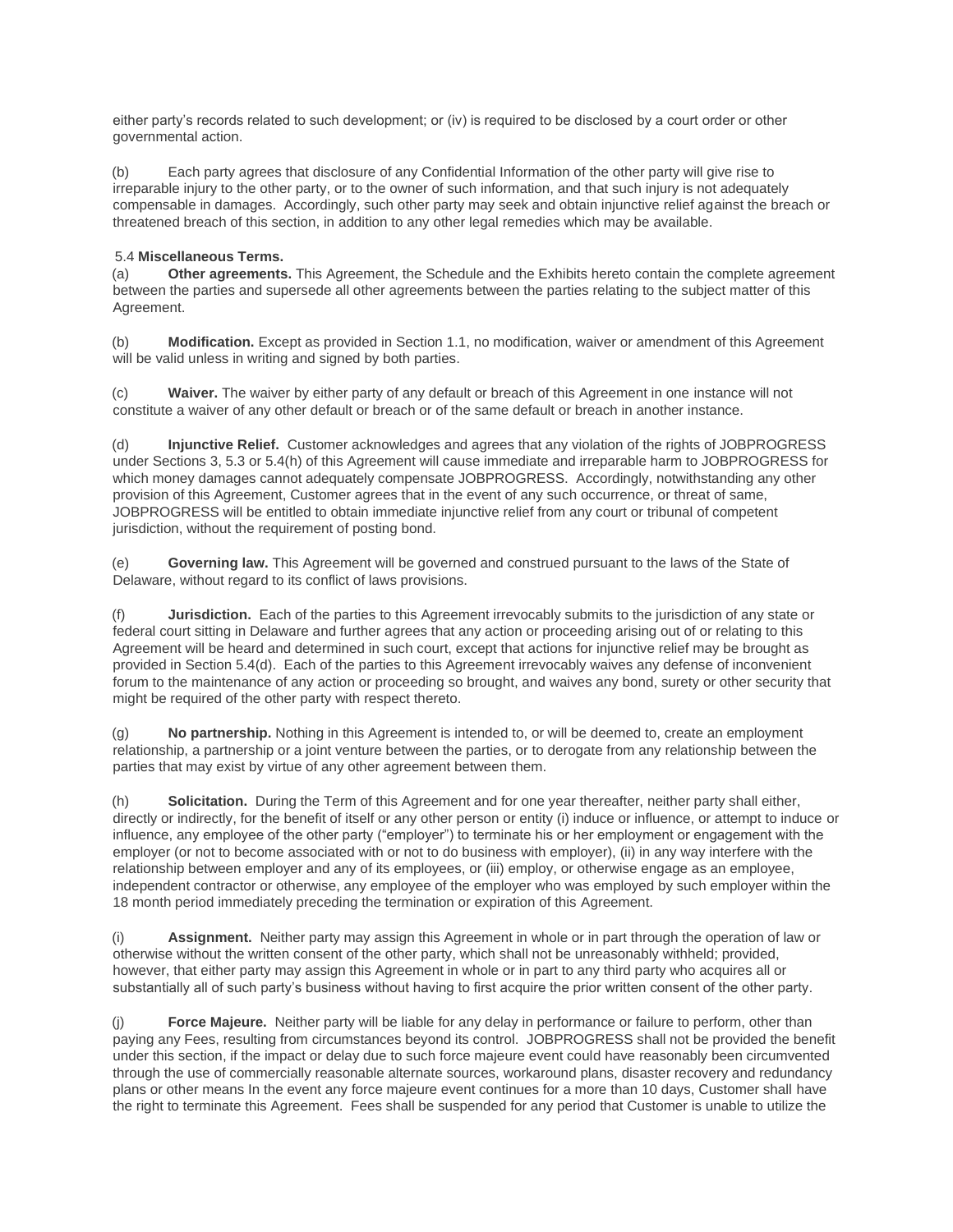Software, and Customer shall be entitled to offset such fees to the extent previously paid, against future payments due hereunder; provided that in the event of termination of the Agreement, JOBPROGRESS shall refund to Customer a pro rata portion of the prepaid monthly fee paid by Customer based on the amount of such month that the Software is not available.

(k) **Severability.** If any provision of this Agreement is held to be invalid or unenforceable, such provision will be construed to apply to the extent permitted under applicable law, and the remaining provisions will remain in full force.

(l) **Notices.** All notices required under this agreement will be sent to JOBPROGRESS and Customer at their respective addresses as shown on the Schedule (or to such other address as is hereafter furnished to the other party in writing in accordance with this Section) by (i) reputable overnight courier such as Federal Express, (ii) by personal delivery or (iii) by Registered Certified Mail, postage prepaid, return receipt requested. Notice will be effective upon receipt.

(m) **Records.** Customer shall keep reasonably complete and accurate books and records of its activities hereunder to enable JOBPROGRESS to audit its compliance with the terms of this Agreement. From time to time (but not more frequently than once in any 12 month period), Customer will permit JOBPROGRESS, or its agents, to audit and analyze Customer's relevant records to ensure compliance with all the terms of this Agreement. Any such audit shall be permitted within five days of Customer's receipt from JOBPROGRESS of a written request to audit, during normal business hours, at a time mutually agreed upon. If any such audit reveals an underpayment to JOBPROGRESS hereunder, the amount of such underpayment will be paid to JOBPROGRESS within thirty (30) days of the completion of the audit. The cost of such an audit shall be borne by JOBPROGRESS unless the parties agree that an underpayment of 5% or more of the amount properly payable to JOBPROGRESS during the period that was the subject of the audit has occurred, in which case, Customer shall within thirty (30) days of written request therefore, reimburse JOBPROGRESS for the reasonable costs of the audit (as well as the amount of any such underpayment).

(n) **Coupons and promotions.** Customer may be authorized from time to time to use coupons or promotional codes, and will be individually and specifically authorized to redeem such discounts by JOBPROGRESS. Any unauthorized use of such coupons and promotions will be subject to applicable rate fees, applied from such time of discovery back to the original purchase date and all arrearage will be due immediately in a lump sum to JOBPROGRESS.

(o) **Release Event and Source Code.** As used herein, "Release Condition" means (i) if JOBPROGRESS becomes unable to support the Software by reason of insolvency, making an assignment for the benefit of creditors, having a receiver appointed to manage its affairs, ceasing to do business or being adjudicated a bankrupt under the laws of the United States, and (ii) Customer's use of the Software is likely to be seriously impaired as a result. If a Release Event occurs, Customer will give written notice to JOBPROGRESS specifying the nature of the Release Event and the reasons why Customer's use of the Software will be seriously impaired. If a Release Event occurs, Customer will be provided access to use of the Software for the remainder of time services have been paid for, and Customer shall be authorized to use such software only for the purpose of performing those support services with respect to the Software that JOBPROGRESS was to perform under this Agreement. The software source code will not be made available for any reason. Any such source code shall be treated as Confidential Information of JOBPROGRESS under this Agreement.

## **EXHIBIT A (TO MSA)**

## **HOSTING SERVICES**

Storage: • Data Storage per site license included with this license: 100,000 records

o Example - "Records" includes but is not limited to Prospect Records, Appointment Records, Sales Records, Project / Project Activity Records and Additional Supporting Records o Additional data storage, if needed, would incur additional charges per every 100,000 records / per month. o Please contact Account Rep for updated pricing.

File Storage per site license included with this license: 1 GB storage.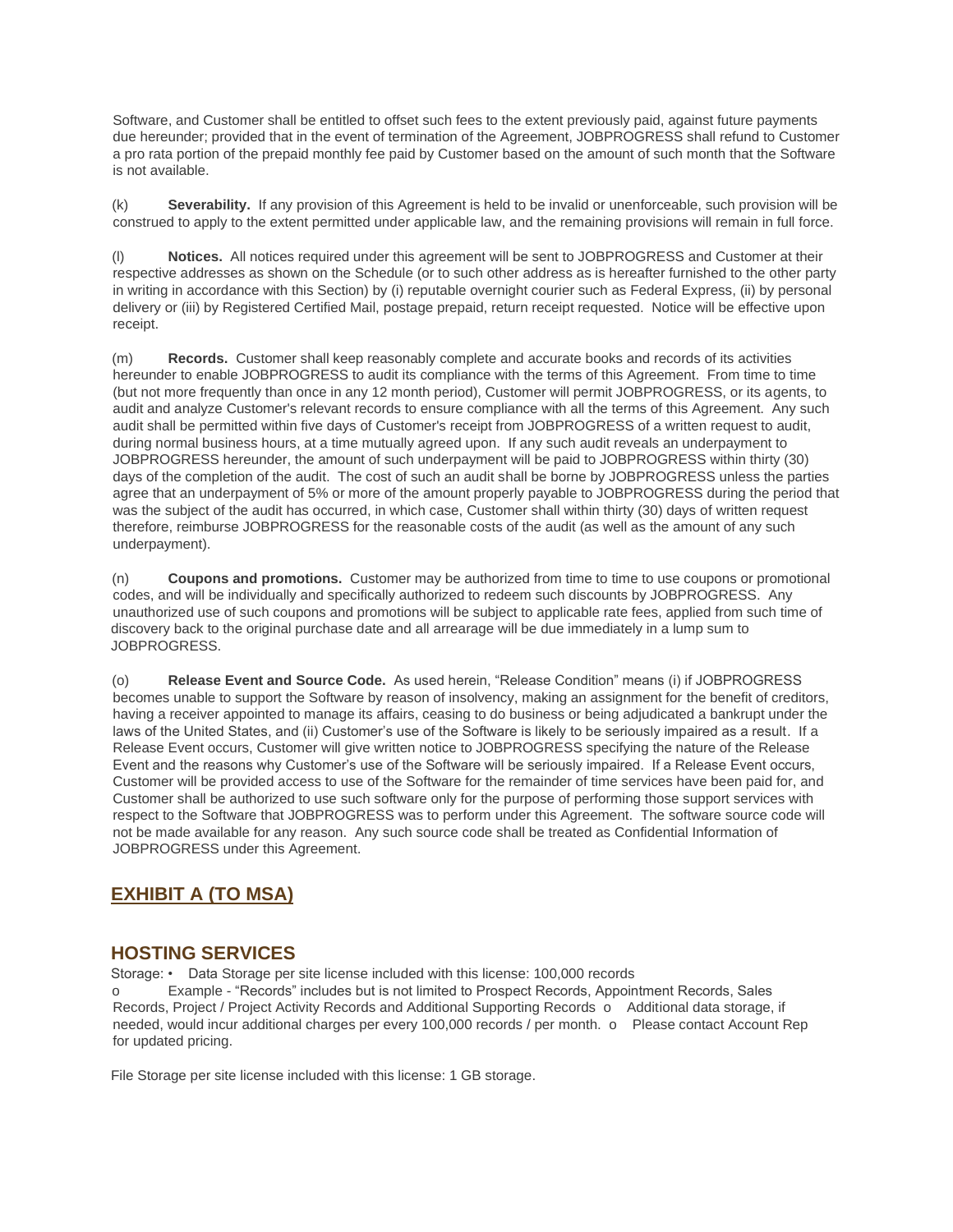o Example – "File Storage" includes attachments to records throughout the system including all forms of documents and pictures attached to data records.  $\qquad o$  Additional file storage, if needed would incur additional charges per every 5 GB of storage / per month. o Please contact Account Rep for updated pricing.

## **GEOCODING SERVICE**

 • GeoCoding is priced, distributed and licensed on a per Org, per product basis. • Initial setup and first-time geocoding of current prospects is charged based on the price provided on the Customer's EULA or any agreement thereafter adding such services. • If Customer exceeds the following monthly upper limits, additional cost may apply at then current rates, per prospect. Customer is subject to auditing to ensure compliance with usage terms at any time, upon request from JOBPROGRESS. Customer is only required to provide specific information relative to ensuring compliance.

## **EXHIBIT B (TO MSA)**

## **BROWSER AND SOFTWARE REQUIREMENTS**

### **Web Browsers:**

- o Apple® Safari® version 5.x and 6.x on Mac OS X  $\circ$  Google Chrome ™ most recent and stable version  $\circ$ Microsoft ® Internet Explorer ® versions 9, 10, and 11.
- o Mozilla ® Firefox ® most recent and stable version

Recommendations and Requirements for All Browsers:

o Enable JavaScript, Cookies, and SSL 3.0 o Recommended minimum screen resolution of 1024 x 768

PDF:

o Adobe Reader 9.x or later

Microsoft Office:

o Microsoft Office versions only (online versions and Office for Mac are not supported)

GOOGLE ACCOUNT

## **EXHIBIT C (TO MSA)**

## **SERVICE LEVEL AND CREDITS**

Service Levels: **Severity**